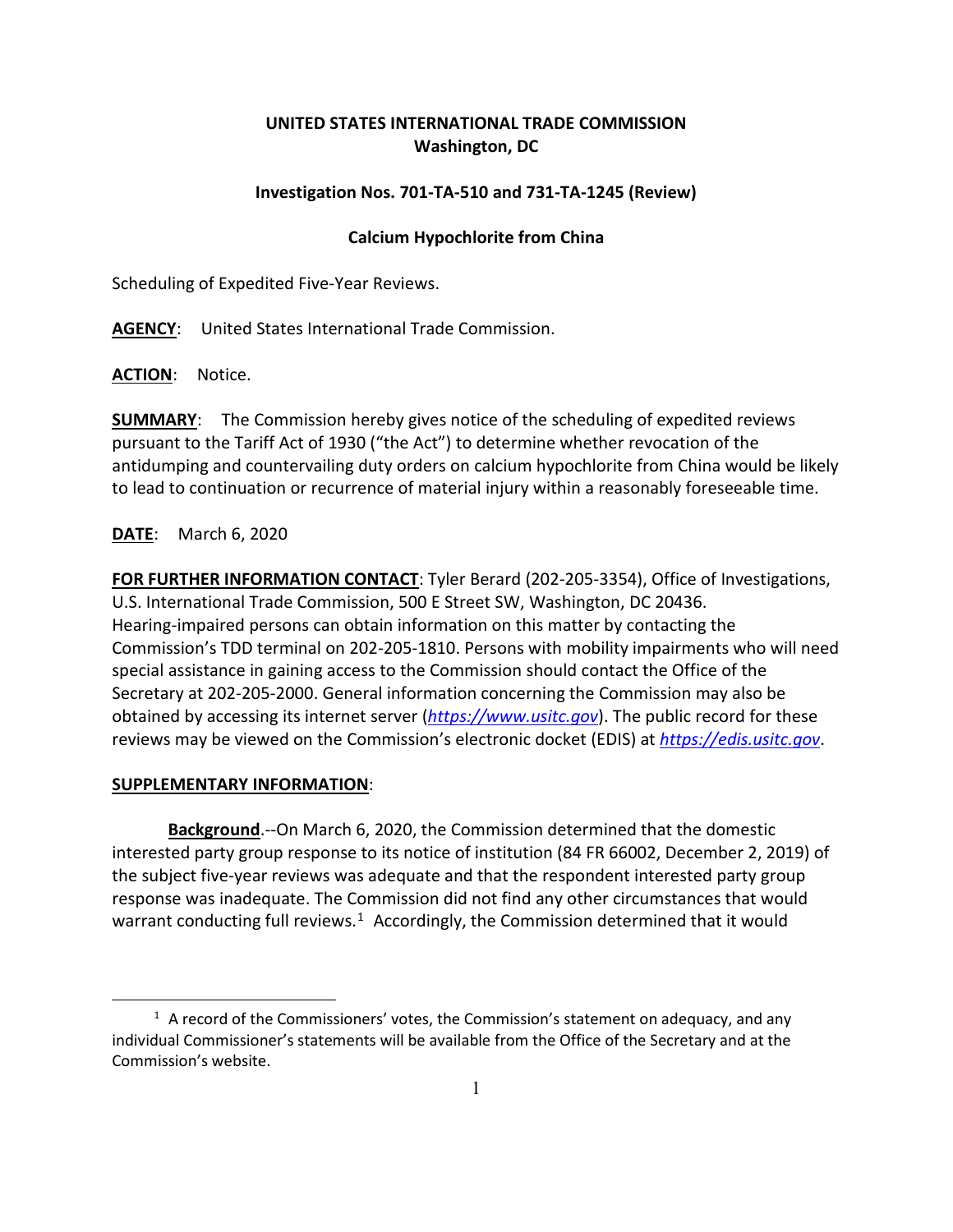conduct expedited reviews pursuant to section  $751(c)(3)$  of the Tariff Act of 1930 (19 U.S.C. 1675(c)(3)). [2](#page-1-0)

For further information concerning the conduct of these reviews and rules of general application, consult the Commission's Rules of Practice and Procedure, part 201, subparts A and B (19 CFR part 201), and part 207, subparts A, D, E, and F (19 CFR part 207).

Please note the Secretary's Office will accept only electronic filings at this time. Filings must be made through the Commission's Electronic Document Information System (EDIS, [https://edis.usitc.gov\)](https://edis.usitc.gov/). No in-person paper-based filings or paper copies of any electronic filings will be accepted until further notice.

**Staff report**.--A staff report containing information concerning the subject matter of the reviews will be placed in the nonpublic record on May 18, 2020, and made available to persons on the Administrative Protective Order service list for these reviews. A public version will be issued thereafter, pursuant to section 207.62(d)(4) of the Commission's rules.

**Written submissions**.--As provided in section 207.62(d) of the Commission's rules, interested parties that are parties to the reviews and that have provided individually adequate responses to the notice of institution, $3$  and any party other than an interested party to the reviews may file written comments with the Secretary on what determination the Commission should reach in the reviews. Comments are due on or before May 22, 2020 and may not contain new factual information. Any person that is neither a party to the five-year reviews nor an interested party may submit a brief written statement (which shall not contain any new factual information) pertinent to the reviews by May 22, 2020. However, should the Department of Commerce ("Commerce") extend the time limit for its completion of the final results of its reviews, the deadline for comments (which may not contain new factual information) on Commerce's final results is three business days after the issuance of Commerce's results. If comments contain business proprietary information (BPI), they must conform with the requirements of sections 201.6, 207.3, and 207.7 of the Commission's rules. The Commission's rules with respect to filing were revised effective July 25, 2014. *See* 79 FR 35920 (June 25, 2014). The Commission's *Handbook on Filing Procedures*, available on the Commission's website at

[https://www.usitc.gov/documents/handbook\\_on\\_filing\\_procedures.pdf,](https://www.usitc.gov/documents/handbook_on_filing_procedures.pdf) elaborates upon the Commission's procedures with respect to filings.

In accordance with sections 201.16(c) and 207.3 of the rules, each document filed by a party to the reviews must be served on all other parties to the reviews (as identified by either

 $2$  Commissioner Jason E. Kearns did not participate in these determinations.

<span id="page-1-1"></span><span id="page-1-0"></span><sup>&</sup>lt;sup>3</sup> The Commission has found the response submitted by Innovative Water Care, LLC d/b/a Sigura to be individually adequate. Comments from other interested parties will not be accepted (*see* 19 CFR 207.62(d)(2)).